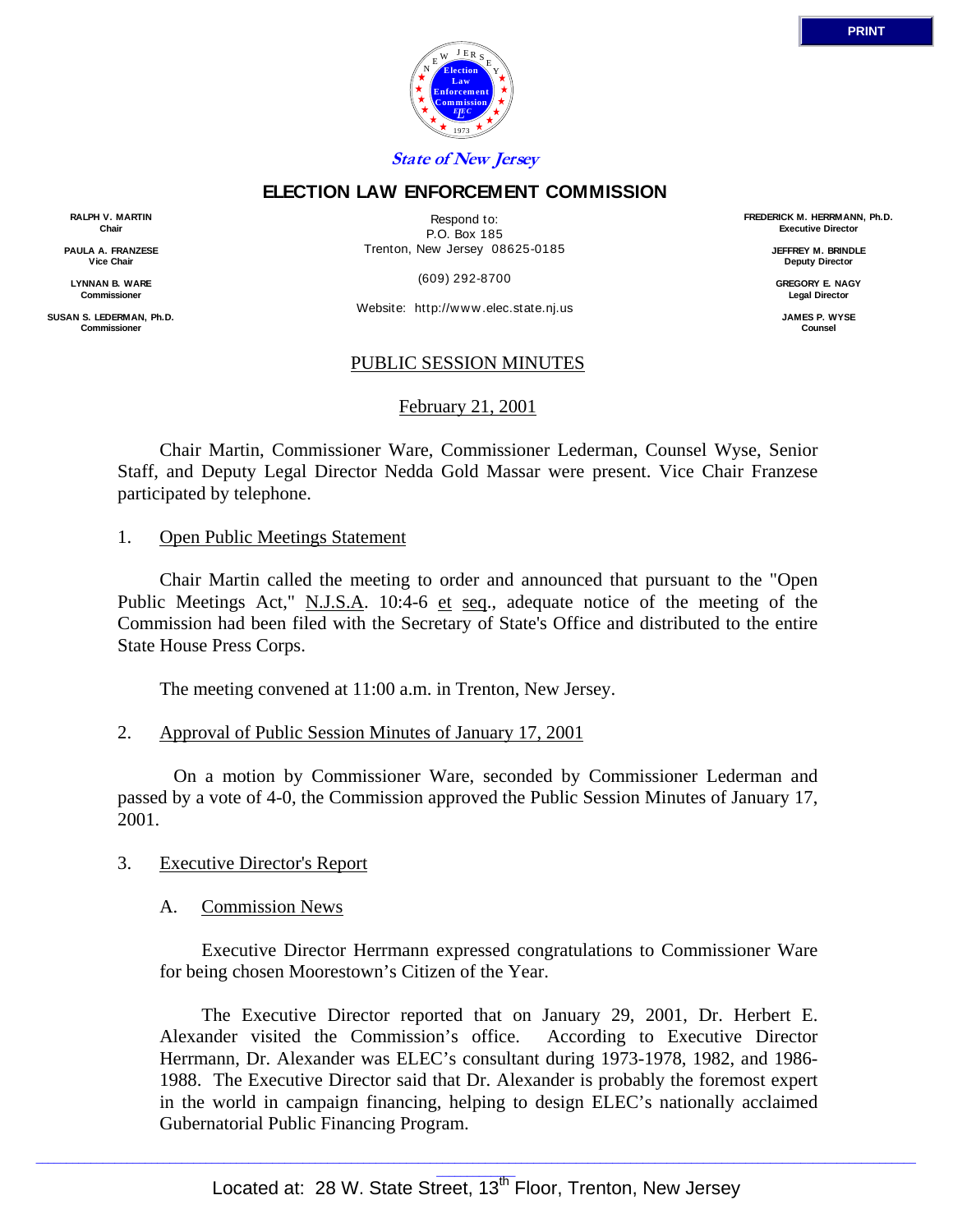### B. Staff Activities

Executive Director Herrmann said that ELEC will again be participating in the Public History Internship Program run by the History Department of Rutgers University. He noted that the Commission is one of over a hundred state, public, and private organizations that are part of this program. The Executive Director informed the Commission that students receive course credit for their experience and assist agencies in performing a wide variety of tasks. According to Executive Director Herrmann, ELEC has been an attractive site in the past because of its analytical publications and should now be even more attractive because of its web page.

Executive Director Herrmann announced that part two of the Campaign Financing Symposium edited by him appeared in the Winter, 2001 issue of Public Integrity. He said that the second series of articles features Ed Feigenbaum of the Indiana Insight Consulting Group on the COGEL Model Law, Craig Holman of the Brennan Center for Justice at the New York University School of Law and Bob Stern of the California Center for Governmental Studies on electronic filing (an essay that refers to ELEC's web site as one of the best disclosure systems in the country), and Ron Michaelson of the Illinois Board of Elections on campaign financing activity in the states. Executive Director Herrmann reported that Legal Director Nagy and Associate Legal Director Gail Shanker wrote the excellent appendix on selected court decisions. He added that also in the issue was a book review by him of Anthony Gierzynski's Money Rules: Financing Elections in America.

The Executive Director informed the Commission that Director of Administration Barbra Fasanella, Fiscal Officer Elaine Salit, and Administrative Assistant Elbia Zeppetelli have researched the purchasing of and purchased a new binding machine to replace our old one, which is no longer made and for which replacement parts are becoming harder and harder to attain. Executive Director Herrmann said that the new machine was half the price of the older one and produces a better product more efficiently. The Executive Director advised the Commission that instead of having to punch holes and then adding plastic binding strips, the new machine in a single step binds with a cloth strip that can be inscribed with a document's title. According to Executive Director Herrmann, ELEC is the first state agency to acquire this exciting new technology. Executive Director Herrmann reported that the salesperson, moreover, praised ELEC for the quality of its publications and felt the new machine would be a perfect fit. He said that by combining this new machine with Administrative Assistant Zeppetelli's desktop publishing skills, ELEC will have a stateof-the-art publications capacity.

Executive Director Herrmann advised the Commission that on February 9, 2001, he served as a judge for a statewide, high school competition sponsored by the New Jersey Center for Civic and Law-Related Education. He noted that the participating students were required to answer questions about the Constitution and Bill of Rights before a mock congressional committee comprised of the judges. He said that the judges were then required to evaluate and score the answers.

 Executive Director Herrmann mentioned that on February 14, 2001, Systems Administrator Carol Neiman and Associate Director of Compliance and Information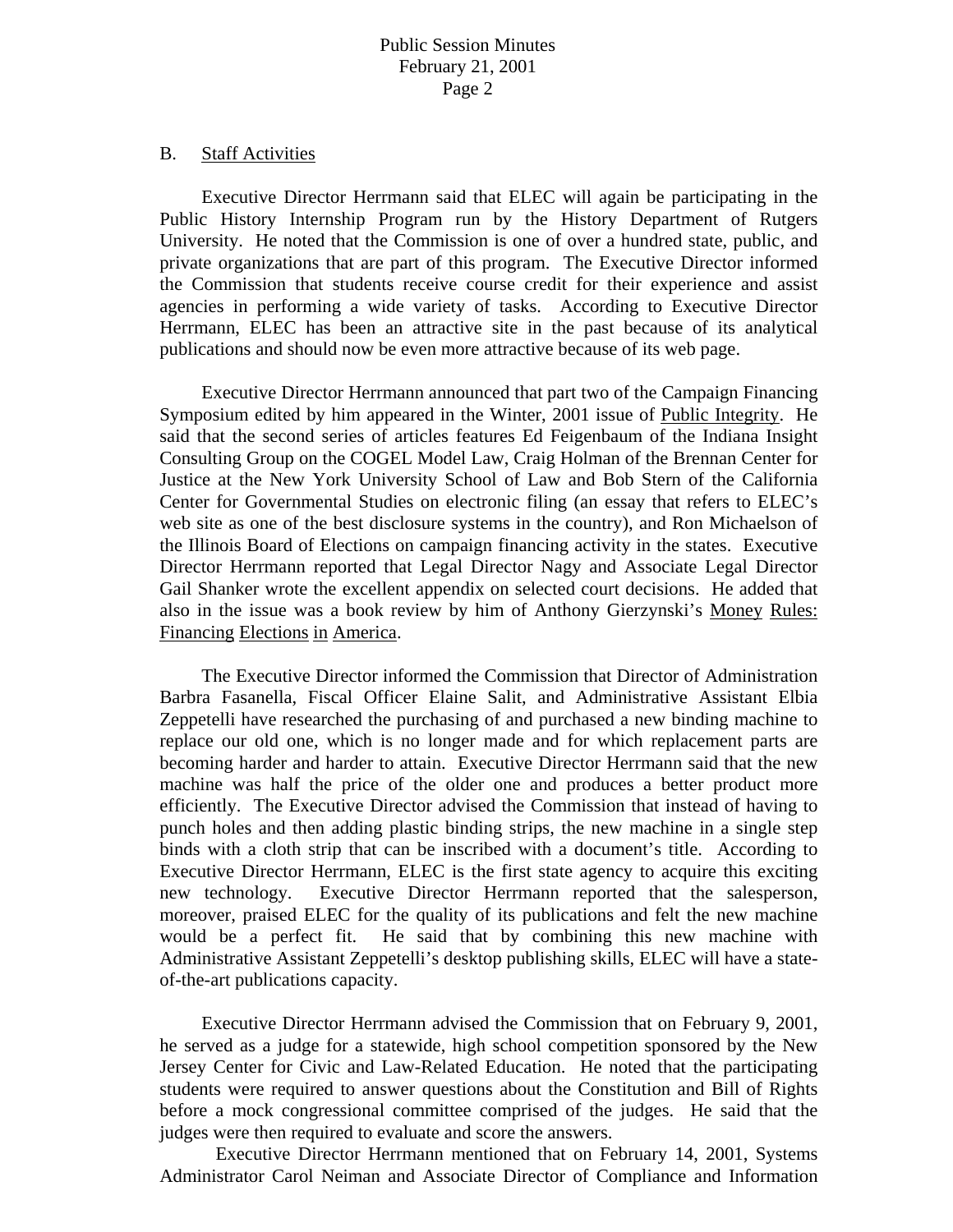Linda White spoke before the Whitman Series on Women in Government at Rutgers University on ELEC's rules and regulations and the use of the Commission's web site.

Executive Director Herrmann introduced Tamika Kinsey who joined the staff in February, 2001, as a Public Financing Data Entry Operator.

### C. Legislative Developments

 According to Executive Director Herrmann a recently introduced bill, S-2083 (Gormley), appropriates \$3 million to the Commission. He noted that it is based on the growth in campaign financing activity, particularly at the municipal/school board level as articulated in White Paper #14, the enactment of more complex campaign financing laws during the nineties, and the enhanced visibility of reporting because of the Internet. Executive Director Herrmann said that the bill was referred to the Senate Budget and Appropriations Committee.

#### D. Spring Meeting Schedule

April 4, 2001, 10:00 a.m. in Trenton; April 18, 2001, 10:00 a.m. in Trenton; May 23, 2001, 11:00 a.m. in Trenton; and, June 20, 2001, 11:00 a.m. in Trenton.

### 4. Advisory Opinion Request from DiFrancesco for Governor, Inc. No. 01-2001

 Peter G. Sheridan, Esq., representing DiFrancesco for Governor, stated that Lewis Eisenberg was asked to serve as campaign chair in a part-time, voluntary capacity. In that capacity, Mr. Eisenberg will be asked to conduct fundraising for DiFrancesco for Governor, Inc. (DFG) but will not have any other duties or responsibilities. According to DFG, the candidate, Senate President DiFrancesco, along with the campaign staff, will be making all campaign expenditure decisions and the persons listed as "staff" provided by the DFG do not include Mr. Eisenberg's name. Mr. Sheridan also reported that Mr. Eisenberg was associated with an organization named the Republican Leadership Council (RLC) until Mr. Eisenberg resigned from that body last year. Mr. Sheridan indicated that Mr. Eisenberg wishes to resume some role at the RLC, and simultaneously raise money for the DFG. Mr. Eisenberg has notified RLC that he would like to resume his participation in RLC, but he has specifically recused himself from all activities concerning New Jersey, if any, for the year 2001.

 In his request for an advisory opinion, Mr. Sheridan asked whether or not Mr. Eisenberg's potential involvement with the RLC would constitute coordination between the DFG and the RLC. Specifically, the question involves whether or not Mr. Eisenberg can be a member of both committees and not have his membership result in coordination between the DFG and the RLC.

 Mr. Peter G. Sheridan was recognized by Chair Martin. Mr. Sheridan stated that Mr. Eisenberg will not have any decision-making authority with the DiFrancesco Campaign and will not have any involvement with expenditures. He has no position presently with the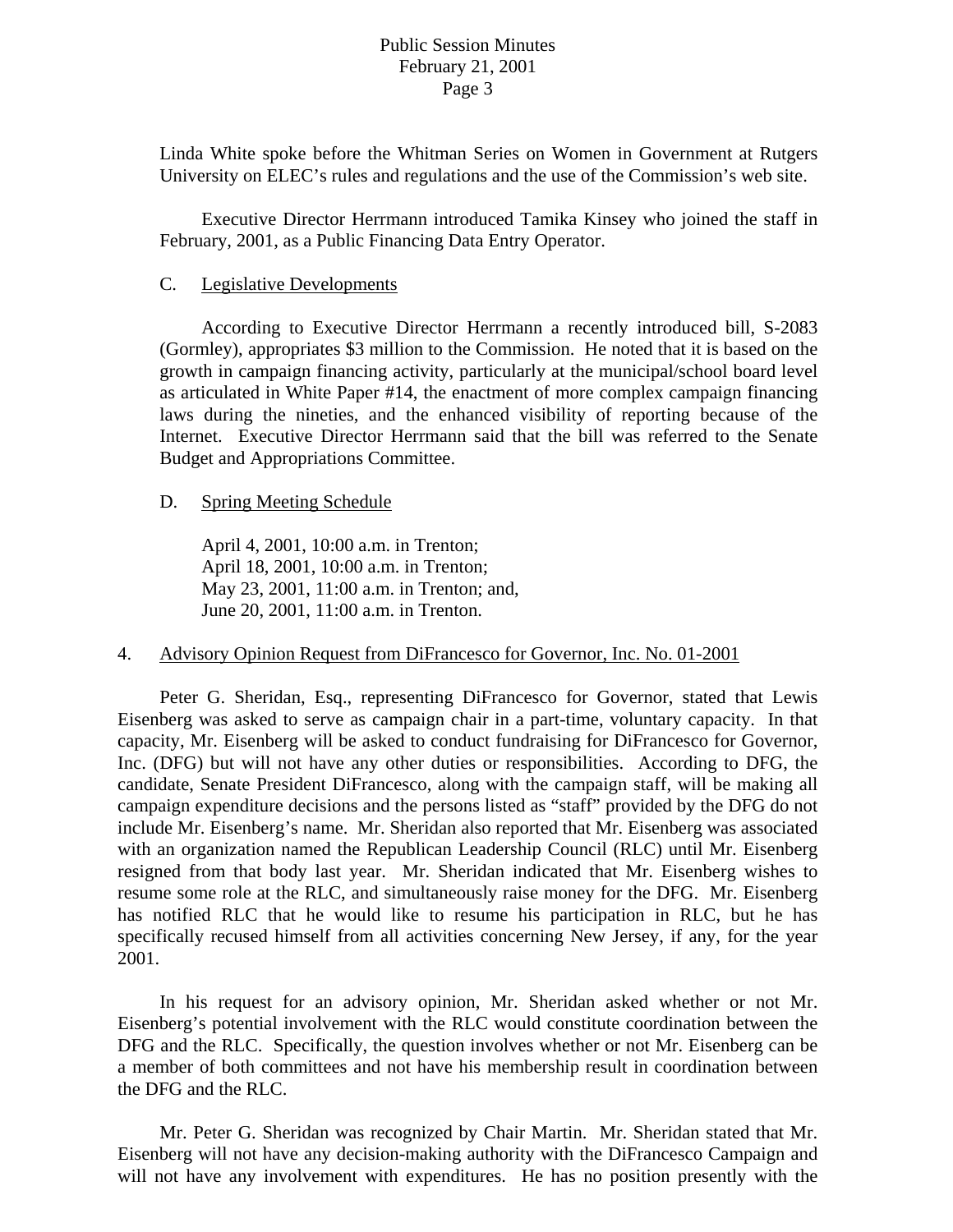RLC. He added that if Mr. Eisenberg assumes a role with the RLC, he will have no involvement with any matter dealing with New Jersey.

 Commissioner Lederman asked: will Mr. Eisenberg's fundraising be limited to outside of New Jersey for the RLC?

 Mr. Sheridan answered that Mr. Eisenberg will not undertake any fundraising inside or outside of New Jersey for the RLC.

 Chair Martin directed that the advisory opinion note the fact that the response is fact sensitive.

Commissioner Lederman added that she is concerned that money is fungible.

 Legal Director Nagy stated that coordination is a question of conduct not appearance. Under the facts presented, because Mr. Eisenberg is not participating in RLC fundraising or expenditures for New Jersey campaigns, the coordination rule does not apply. Legal Director Nagy cautioned that other facts might yield different results.

 Staff therefore recommended that, under the facts submitted, the dual role of Mr. Eisenberg, as Chair of DFG and as a participant in the RLC, does not establish coordination pursuant to the provisions of N.J.A.C. 19:25-16.30.

 On a motion by Commissioner Ware, seconded by Vice Chair Franzese and passed by vote of 4-0, the Commission approved the staff's recommendation in the foregoing matter.

## 5. Issue Advocacy Organization Reporting by Publicly-Financed Gubernatorial Candidates

Legal Director Nagy explained that on January 30, 2001, Governor Christine Todd Whitman signed into law a bill that requires gubernatorial candidates, as a condition of receipt of public matching funds, to disclose contributions to and expenditures by issue advocacy organizations in which they have been involved. To implement the new law, staff prepared Forms P-2A (Candidate Certification of Non-Participation in Issue Advocacy Organization) and P-2 (Issue Advocacy Organization Report of Contributions and Expenditures) for use by 2001 gubernatorial candidates. A gubernatorial candidate must disclose his or her participation or non-participation in issue advocacy organizations before public matching funds may be certified to the campaign. Staff circulated the attached forms to all 2001 gubernatorial candidates who have filed reports with the Commission.

The new law vests authority in the Commission to determine whether or not issue advocacy groups organized under sections other than  $527$  or  $501(c)(4)$  of the IRS Code are subject to reporting of contributions and expenditures.

James E. McGreevey, a 2001 gubernatorial primary election candidate, filed his first application for public matching funds on January 29, 2001, and staff therefore provided copies of Form P-2 and P-2A to him. In response, Candidate McGreevey filed a Candidate Certification of Non-Participation in Issue Advocacy Organizations on February 13, 2001,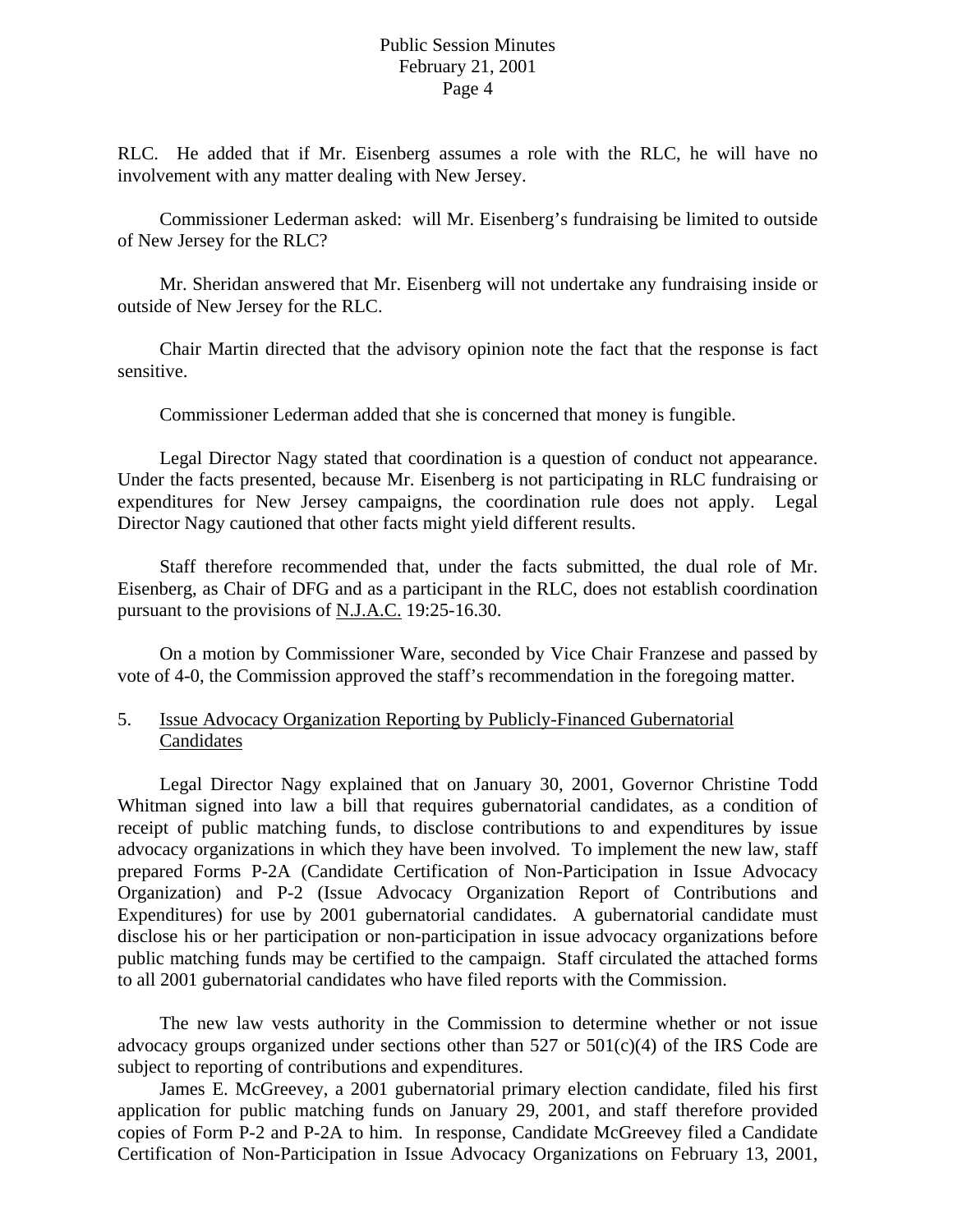certifying that during the four years prior to becoming a 2001 gubernatorial primary election candidate, he has not been and is not now involved in any issue advocacy organizations.

Mr. Paul Josephson, Treasurer and Counsel to the McGreevey Campaign, stated in a letter that several years ago Candidate McGreevey formed the Committee for Working Families, a federal political action committee, and that though the PAC was formed under Section 527 of the Internal Revenue Code, it is not an "issue advocacy organization" for purposes of the new law. He noted further that the Committee for Working Families has since its formation fully disclosed all contributions and expenditures as required by the Federal Election Commission (FEC).

Staff recommended with regard to its review of the McGreevey filing Form P-2A that the Commission accept the Form P-2A filed by Candidate McGreevey as compliant with the provisions of the new law. Staff believes that in as much as the McGreevey Committee has been registered and filing as a federal PAC, it does not qualify as an issue committee under the new law.

 Mr. Sheridan noted that when the State party files with the FEC, it is required to file a copy of the report with the New Jersey Secretary of State. Mr. Sheridan asked: why not establish the same requirement in this case.

 Mr. Paul Josephson, Counsel to the McGreevey Campaign, indicated that the McGreevey committee in question is registered as a federal PAC and has been reporting since its inception to the FEC. He indicated that full disclosure of CWF has always been Candidate McGreevey's goal. He noted that the reports are already available on the FEC's web site. He stated that Mr. McGreevey has been a strong supporter of disclosure and has satisfied federal law. He noted that he doesn't believe a separate filing with the Commission is necessary.

 Commissioner Lederman praised the McGreevey Campaign for its interest in disclosure but asked: how can it be made even more transparent for New Jersey citizens? She suggested that the McGreevey filing be highlighted on the Commission's web site with regard to its link to the FEC.

 Executive Director Herrmann suggested that the Commission may not want to be involved in choosing which committees should be highlighted and which should not. ELEC should look for an approach with general application.

 Commissioner Lederman stated that in enacting this law the Legislature indicated that committees of this type should be disclosed. For this reason, the Commission should find a way to highlight these committees on the web site.

 Mr. Josephson said that he shares the concern about the Commission choosing which committees to highlight but that the McGreevey Campaign would have no objection to being included on a list of all federal committees held by gubernatorial candidates that may be highlighted on the web site.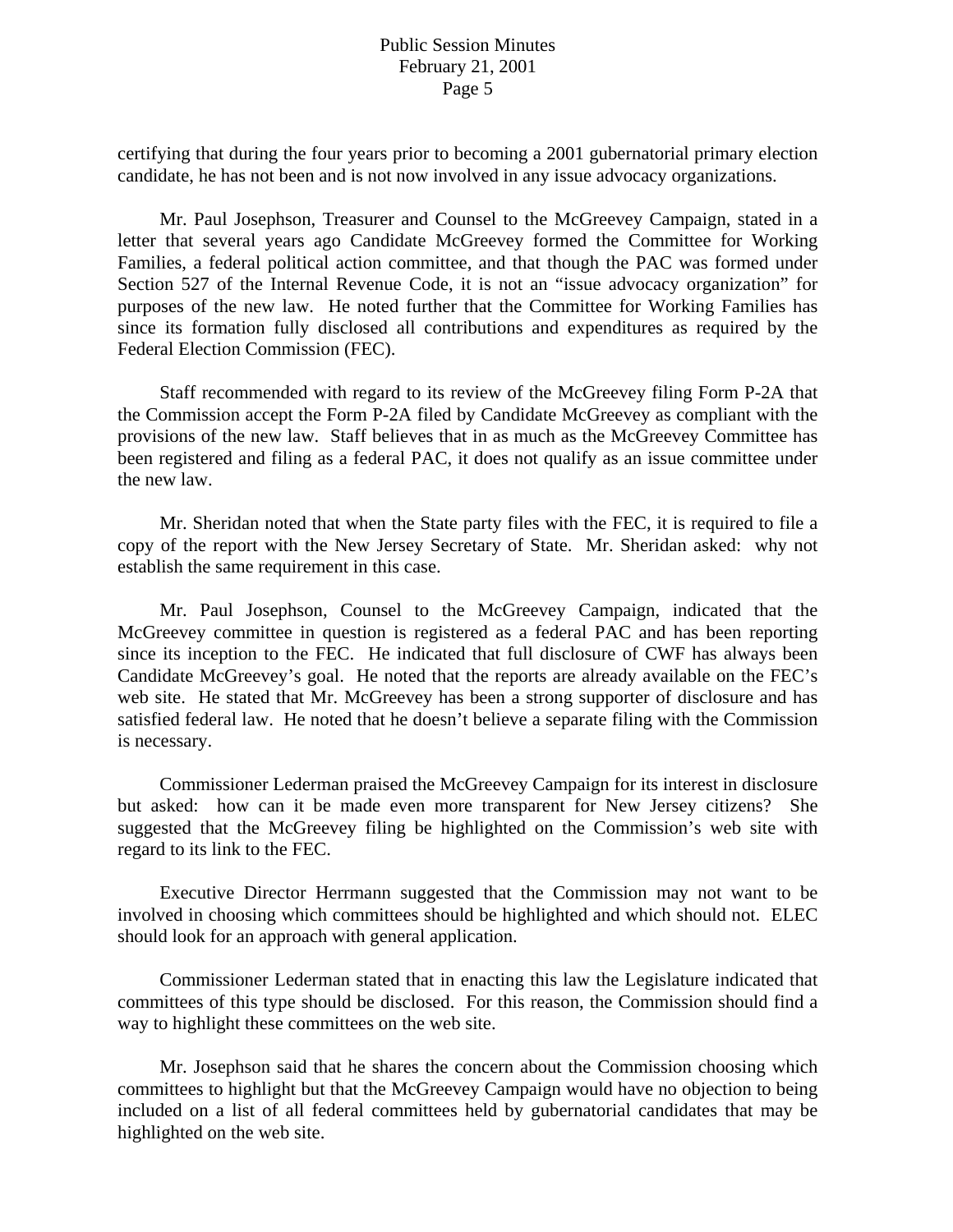Commissioner Ware indicated that a statement of where the report is located and information is available would be sufficient.

 Executive Director Herrmann said the Commission's web site already contains a link to the FEC and the IRS.

 Mr. Josephson noted that the IRS has determined that if a Section 527 organization is filing with the FEC, there is no obligation to file with the IRS. He also stated that CWF is being wound down now and that any such federal PAC or issue advocacy organization operating after January 1, 2001 would have a problem with ELEC's coordinated expenditure rules. Mr. Josephson pointed out that federal PAC schedules and forms are different from the IRS disclosure.

 Commissioner Lederman stated that New Jersey residents may want all information available in one location on the ELEC web site.

 Deputy Legal Director Massar suggested that Mr. Josephson amend the Form P-2A with an addendum to indicate how to locate CWF reports on the FEC web site. She also indicated that staff would modify Form P-2A to include disclosure of any Section 527 or other IRS organization filing reports with the FEC or the Commission.

 On a motion by Commissioner Lederman, seconded by Commissioner Ware and passed by a vote of 4-0, the Commission voted to accept the Form P-2A filed by Candidate McGreevey with the amendment and directed staff to amend Form P-2A to require candidates to list all organizations organized under Section 527,  $501(c)(4)$  or other similar IRS Code Sections that have since inception filed with the FEC or ELEC.

 Deputy Legal Director Massar reported that following a complete review of gubernatorial Candidate James E. McGreevey's January 29, 2001 first application for public funds, staff determined that the campaign is eligible to receive matching funds in the amount of \$2.3 million, the maximum in 2001 primary election matching funds.

## 6. Resolution to go into Executive Session

 On a motion by Commissioner Ware, seconded by Commissioner Lederman and passed by a vote of 4-0, the Commission resolved to go into Executive Session to discuss the following matters which will become public as follows:

- A. Final Decision Recommendations in violation proceedings which will not become public. However, the Final Decisions resulting from those recommendations will become public no later than 35 days after mailing.
- B. Investigative Reports of possible violations, which reports will not become public. However, any complaint generated as the result of an Investigative Report will become public no later than 50 days after mailing.
- 7. Return to Public Session